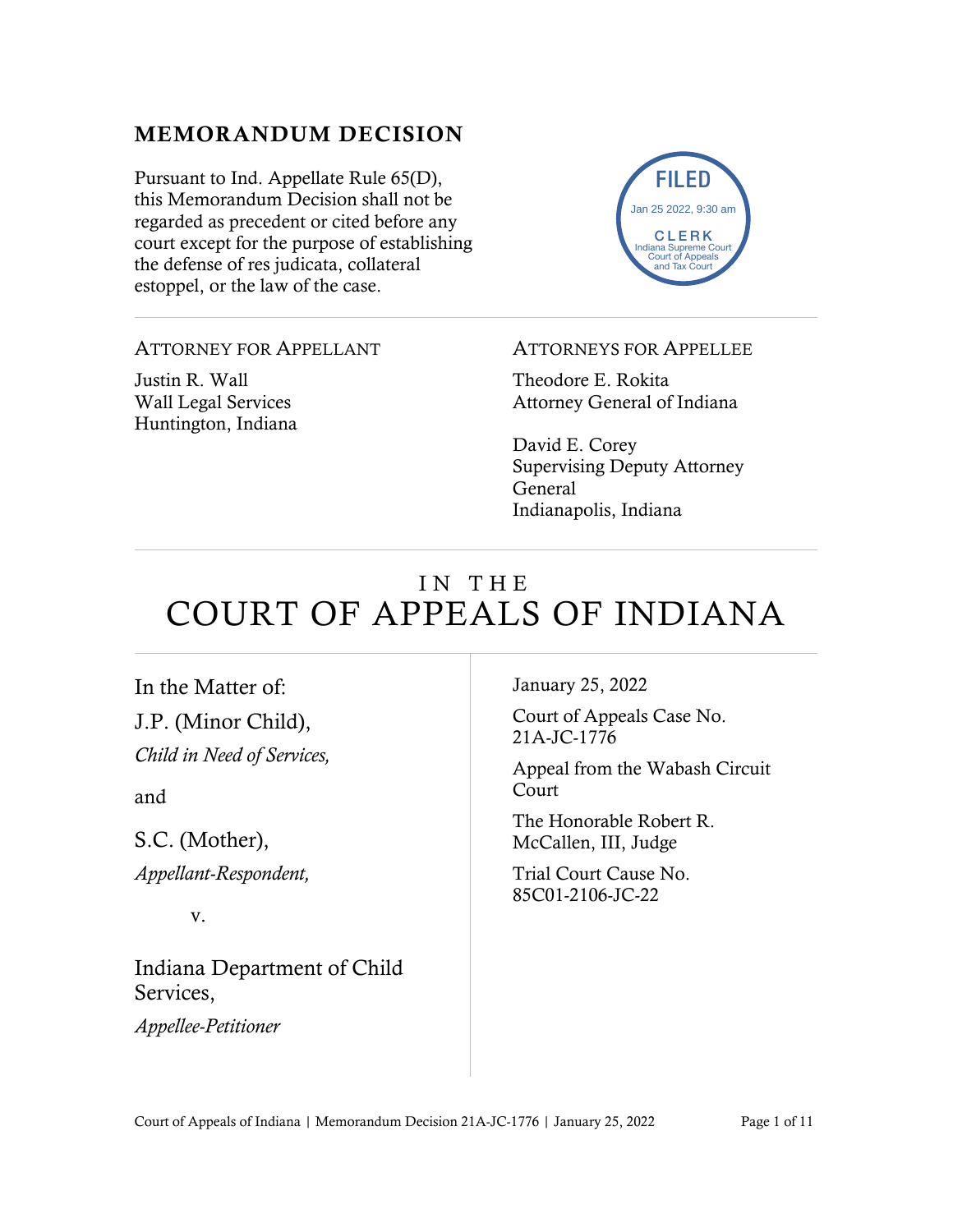#### May, Judge.

[1] S.C. ("Mother") appeals the adjudication of J.P. ("Child") as a Child in Need of Services ("CHINS"). She argues the trial court's findings do not support its conclusion that Child is a CHINS because Mother's actions did not endanger Child. We affirm.

### Facts and Procedural History

- [[1](#page-1-0)] Mother<sup>1</sup> gave birth to Child on December 9, 2018, and Child lived with Mother prior to these proceedings. In the early morning hours of June 7, 2021, law enforcement was called to "investigate a vehicle that had left the road and was located in the grass" near a church in Wabash County, Indiana. (App. Vol. II at 31.) Law enforcement identified the occupants of the car as Mother, Child, and F.T., who is the ex-husband of Mother's mother. Law enforcement called the Department of Child Services ("DCS") because Mother and F.T. were "slurring their words" and seemed to be under the influence of an unidentified substance. (*Id*.)
- [2] The DCS investigator, Hannah Rumsey, arrived on the scene. Rumsey spoke with Mother, who "was unable to properly hold a conversation . . . [or] stay engaged in the conversation." (Tr. Vol. II at 8.) Mother did not know where

<span id="page-1-0"></span> $1$  Child's father, K.P., could not be located during the CHINS proceedings and does not participate in this appeal.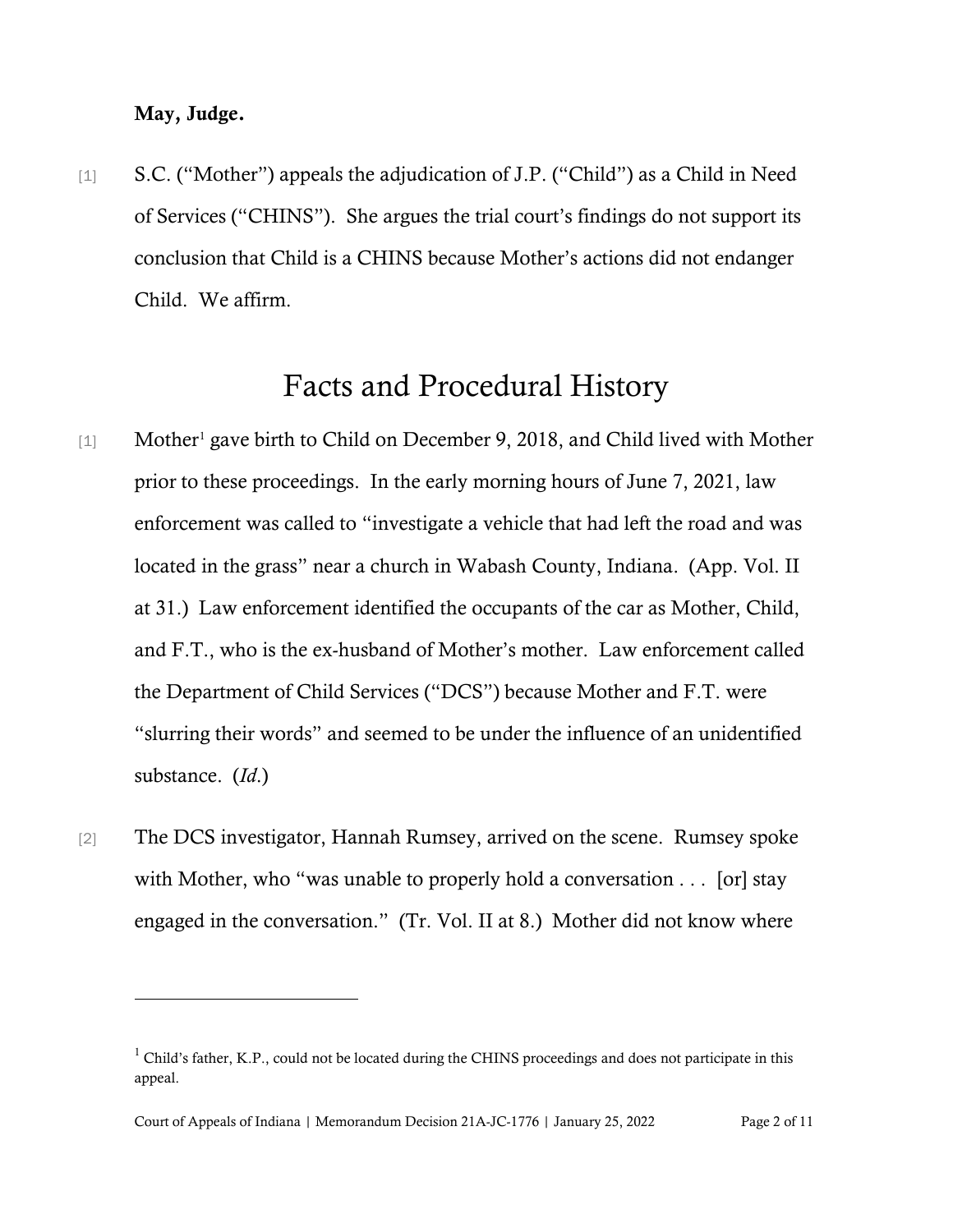she was or why Rumsey was present, and Mother's speech was "slurred and not very coherent." (*Id*.) Rumsey observed F.T., who had been driving the vehicle, "was unable to say awake. He was swaying. His words were also slurred. He was not coherent." (*Id*. at 9.) Rumsey saw Child in the backseat of the vehicle; Child was "not [] wearing any shoes or a shirt. She was only wearing jeans" even though "it was pretty cold that night." (*Id*.)

- [3] Rumsey attempted to administer a drug screen for Mother, but "it had fallen apart in [Mother's] mouth and was voided at that time. The second screen [she] attempted to administer, [Mother] placed it in her mouth, then threw it on the ground and stated she would not be taking a drug screen." (*Id*.) Mother told Rumsey that Mother and F.T. had consumed "THC edible gummies." (*Id*. at 10.) Law enforcement also discovered Mother, who was a nurse, possessed "medication that she had taken from a dead patient for which she was not authorized." (App. Vol. II at 32.) Additionally, law enforcement found Adderall after searching Mother, [2](#page-2-0) which Mother told Rumsey she "consumes [] anally." (Tr. Vol. II at 20.) Police arrested Mother and F.T., and DCS took custody of Child. DCS placed Child in relative care, where she has remained during these proceedings.
- [4] On June 8, 2021, DCS filed a petition to adjudicate Child a CHINS based on Mother's substance abuse issues. The trial court held its initial hearing the

<span id="page-2-0"></span> $2$  The Adderall was located in a prescription bottle bearing Mother's name.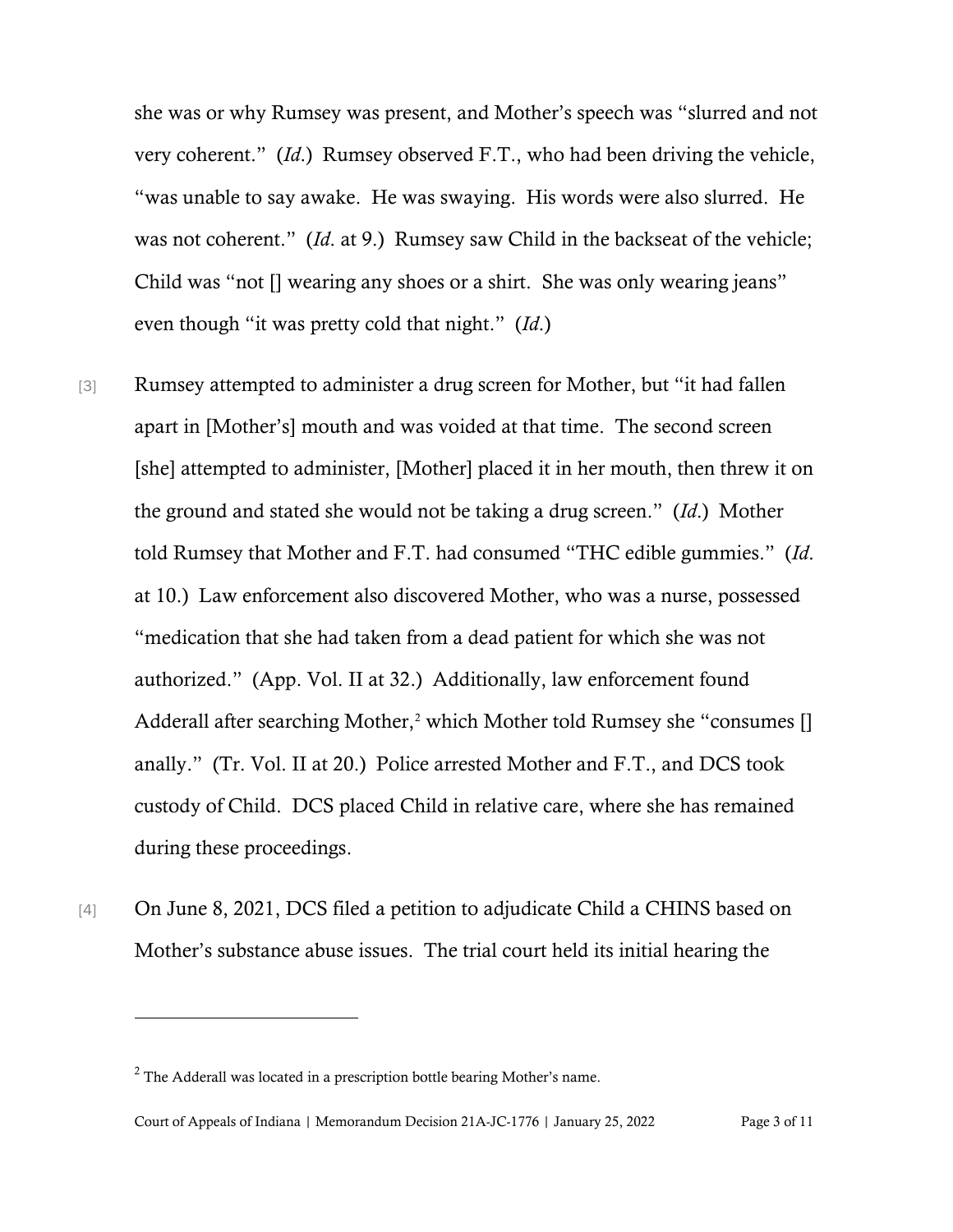same day and appointed counsel for Mother. Mother denied the allegations. On July 20, 2021, the trial court held a fact-finding hearing. Mother testified during the hearing and denied the allegations. The trial court issued its order adjudicating Child a CHINS the same day. On August 13, 2021, the trial court held its disposition hearing. It entered its dispositional order the same day and required Mother to engage in several reunification services.

### Discussion and Decision

[5] A CHINS proceeding is civil in nature, so DCS must prove by a preponderance of the evidence that a child is a CHINS as defined by the juvenile code. *In re N.E*., 919 N.E.2d 102, 105 (Ind. 2010). The CHINS petition was filed pursuant to Indiana Code section 31-34-1-1, which states:

> A child is a child in need of services if before the child becomes eighteen (18) years of age:

> > (1) the child's physical or mental condition is seriously impaired or seriously endangered as a result of the inability, refusal, or neglect of the child's parent, guardian, or custodian to supply the child with necessary food, clothing, shelter, medical care, education, or supervision; and

(2) the child needs care, treatment, or rehabilitation that:

(A) the child is not receiving; and

Court of Appeals of Indiana | Memorandum Decision 21A-JC-1776 | January 25, 2022 Page 4 of 11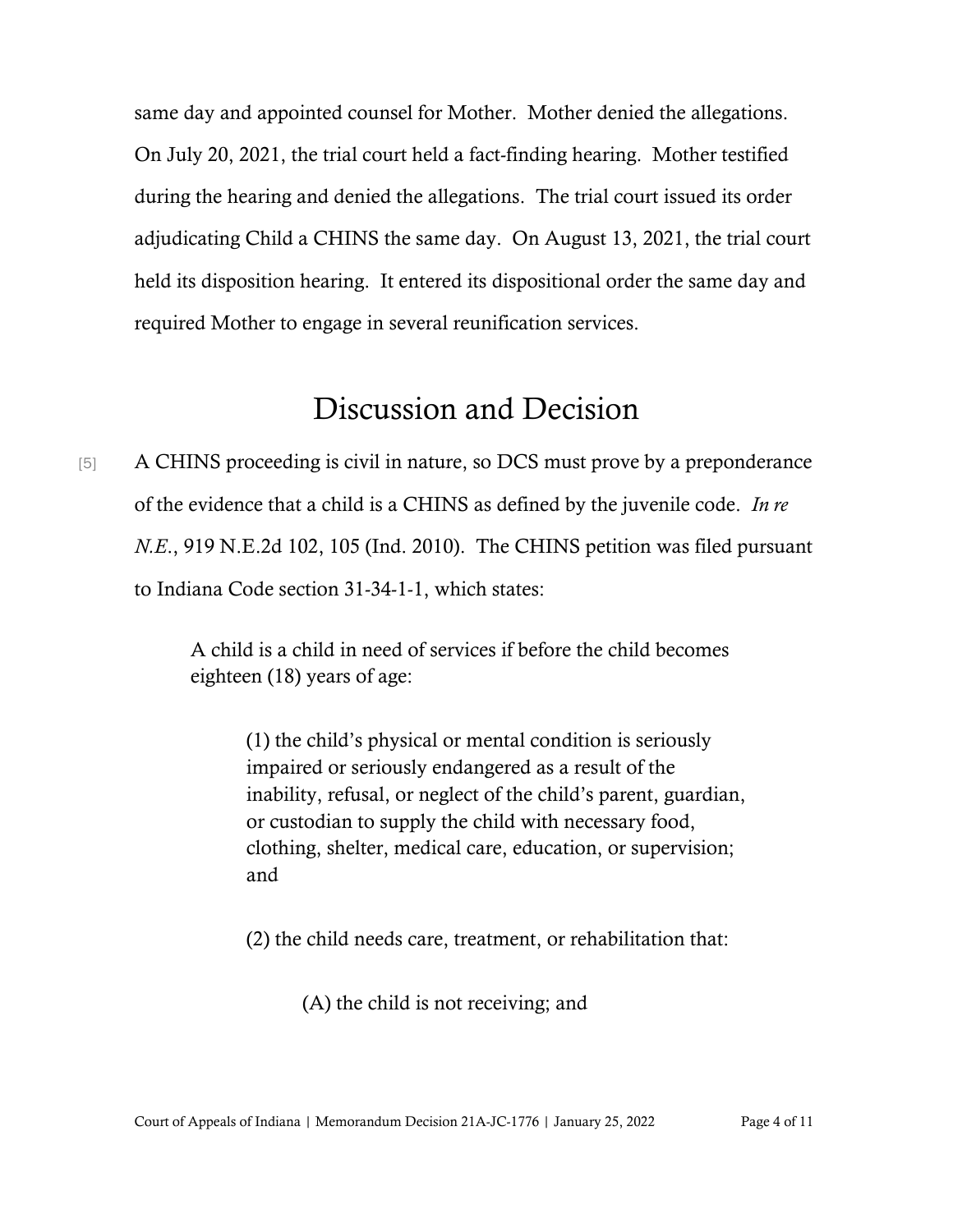(B) is unlikely to be provided or accepted without the coercive intervention of the court.

Under Indiana Code section 31-34-1-2, the State must prove that "the child's physical or mental health is seriously endangered due to injury by the act or omission of the child's parent, guardian, or custodian."

- [6] A CHINS adjudication focuses on the needs and condition of the child and not on the culpability of the parent. *In re N.E*., 919 N.E.2d at 105. The purpose of a CHINS adjudication is not to punish the parent, but to provide proper services for the benefit of the child. *Id*. at 106. "[T]he acts or omissions of one parent can cause a condition that creates the need for court intervention." *Id*. at 105. "A CHINS adjudication can also come about through no wrongdoing on the part of either parent[.]" *Id*.
- Court of Appeals of Indiana | Memorandum Decision 21A-JC-1776 | January 25, 2022 Page 5 of 11 [7] When a juvenile court enters findings of fact and conclusions of law in a CHINS decision, we apply a two-tiered standard of review. *In re Des. B*., 2 N.E.3d 828, 836 (Ind. Ct. App. 2014). We first consider whether the evidence supports the findings and then whether the findings support the judgment. *Id*. We may not set aside the findings or judgment unless they are clearly erroneous. *Id*. Findings are clearly erroneous when the record contains no facts to support them either directly or by inference, and a judgment is clearly erroneous if it relies on an incorrect legal standard. *Id*. We give due regard to the trial court's ability to assess witness credibility and do not reweigh the evidence; we instead consider the evidence most favorable to the judgment with all reasonable inferences drawn in favor of the judgment. *Id*. We defer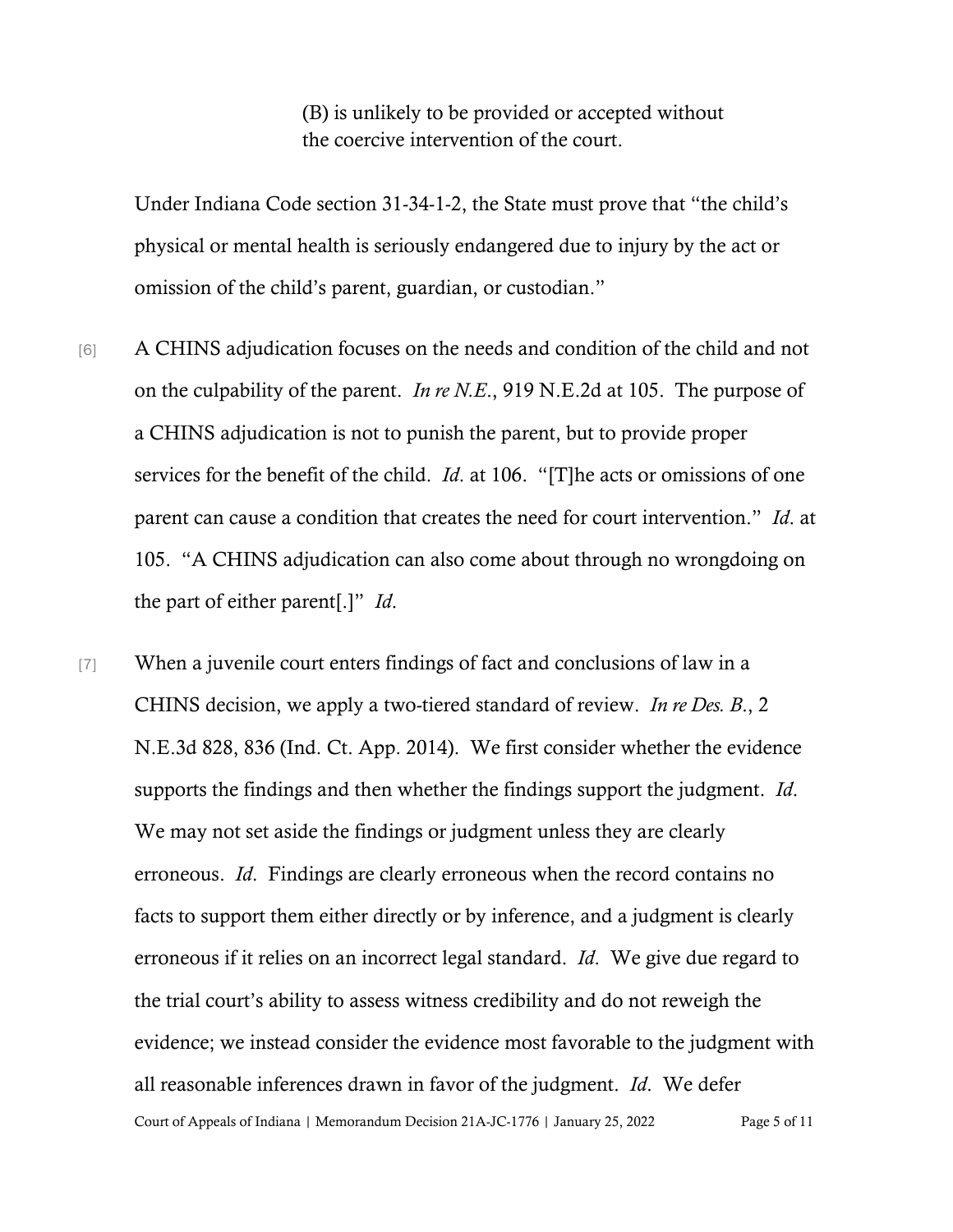substantially to findings of fact, but not to conclusions of law. *Id*. Unchallenged findings "must be accepted as correct." *Madlem v. Arko*, 592 N.E.2d 686, 687 (Ind. 1992).

## [8] To support its conclusion that Child was a CHINS, the trial court found, in relevant part:

Sometime in the early morning hours of June 7, 2021, law enforcement and a DCS case manager were called to investigate a vehicle that had left the road and was located in the grass toward the rear of the Lincolnville United Methodist Church in Wabash County, Indiana.

Upon arrival, [Child], [Mother], and [F.T.] were located in a vehicle that had left the road. [F.T.], who is [Mother's] ex stepfather, was reported to be driving. Because [F.T.] and [Mother] were being arrested, DCS took custody of [Child].

[Mother] has suffered some type of brain injury which does appear to affect her speech. The DCS caseworker testified that [Mother] and [F.T.] were slurring their words. Part of [Mother's] slurring may legitimately be due to her brain injury. However, the Court believes the slurring is also attributable to her ingestion of THC edibles. [Mother] told the DCS caseworker she and [F.T.] had consumed THC (the active ingredient in marijuana) edibles earlier. The Court believes [Mother] specifically told the DCS caseworker she consumed THC edibles and not CBD gummies as [Mother] claimed during the hearing and that [Mother] and [F.T.] had, in fact, consumed THC edibles.

The circumstances of this case further lead to the obvious conclusion [Mother] and [F.T.] had consumed THC edibles prior to leaving the road in the early morning hours of June 7, 2021.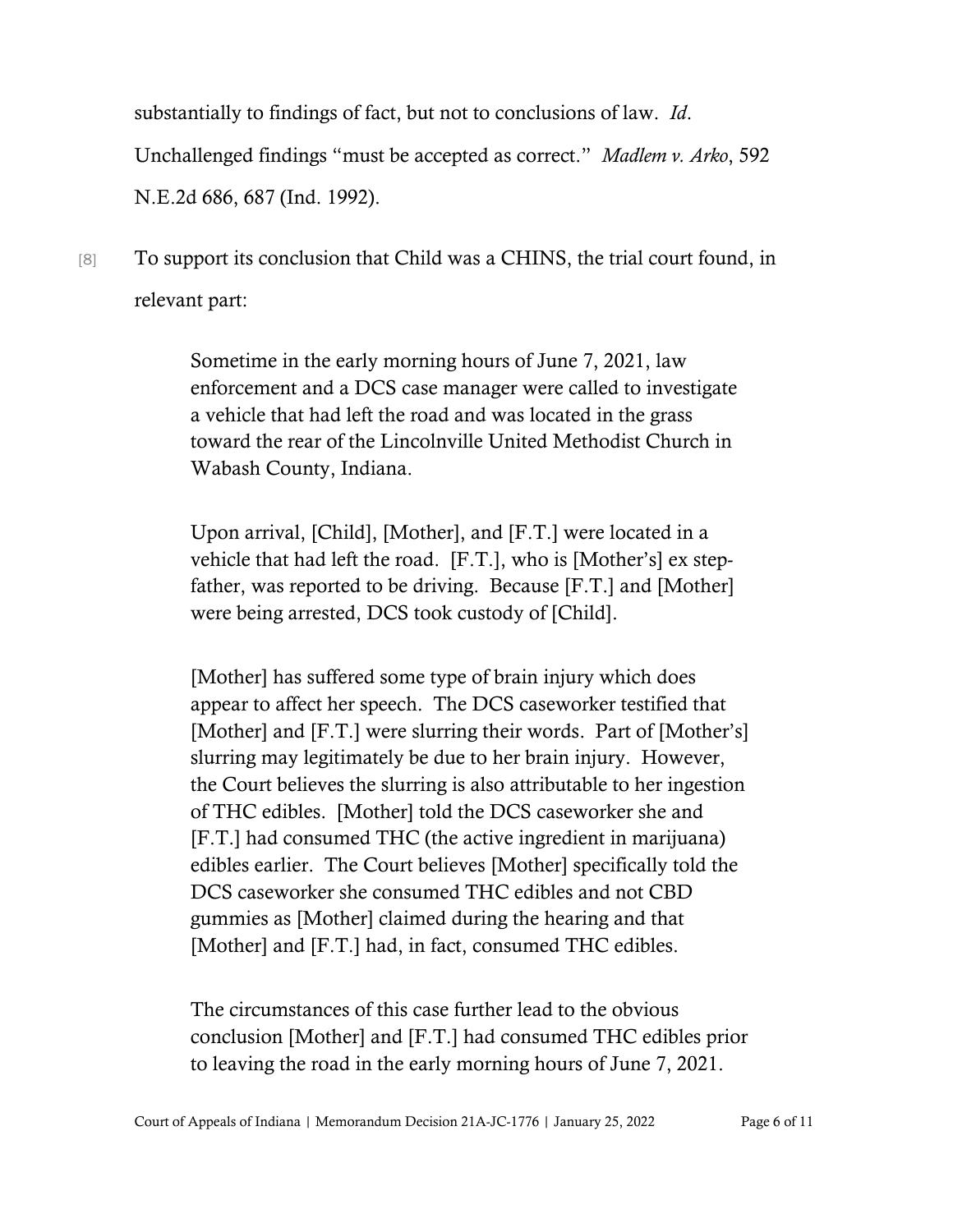[Mother] told the Court she had been in Grand Rapids, Michigan, earlier in the day and that she bought marijuana for her aunt who lives in Indiana. The Court does not believe, for a second, that [Mother] and [F.T.] did not consume THC edibles, as [Mother] told the DCS caseworker they had. Further, the DCS caseworker offered [Mother] two separate oral fluid drug screens, neither of which [Mother] completed. The Court may and does draw a negative inference from that.

[Mother] is a registered nurse. She obviously is intelligent. Despite her prior brain injury, her faculties appear intact. The Court believes she was not honest in her testimony and that:

- Sometime during June 6 and/or June 7, 2021, [Mother] and [F.T.] had consumed THC edibles purchased in Michigan, some of which [Mother] bought for her aunt in Indiana;
- [F.T.] was driving the motor vehicle in which [Mother] and [Child] were passengers;
- The motor vehicle [F.T.], [Mother], and [Child] were travelling in had left the road in the early hours of June 7, 2021;
- That neither [F.T. nor Mother] knew where they were when law enforcement arrived;
- That [Child] had not eaten for quite some time and was dressed inappropriately for the weather;
- [Mother] was in possession of medication that she had taken from a dead patient for which she was not authorized;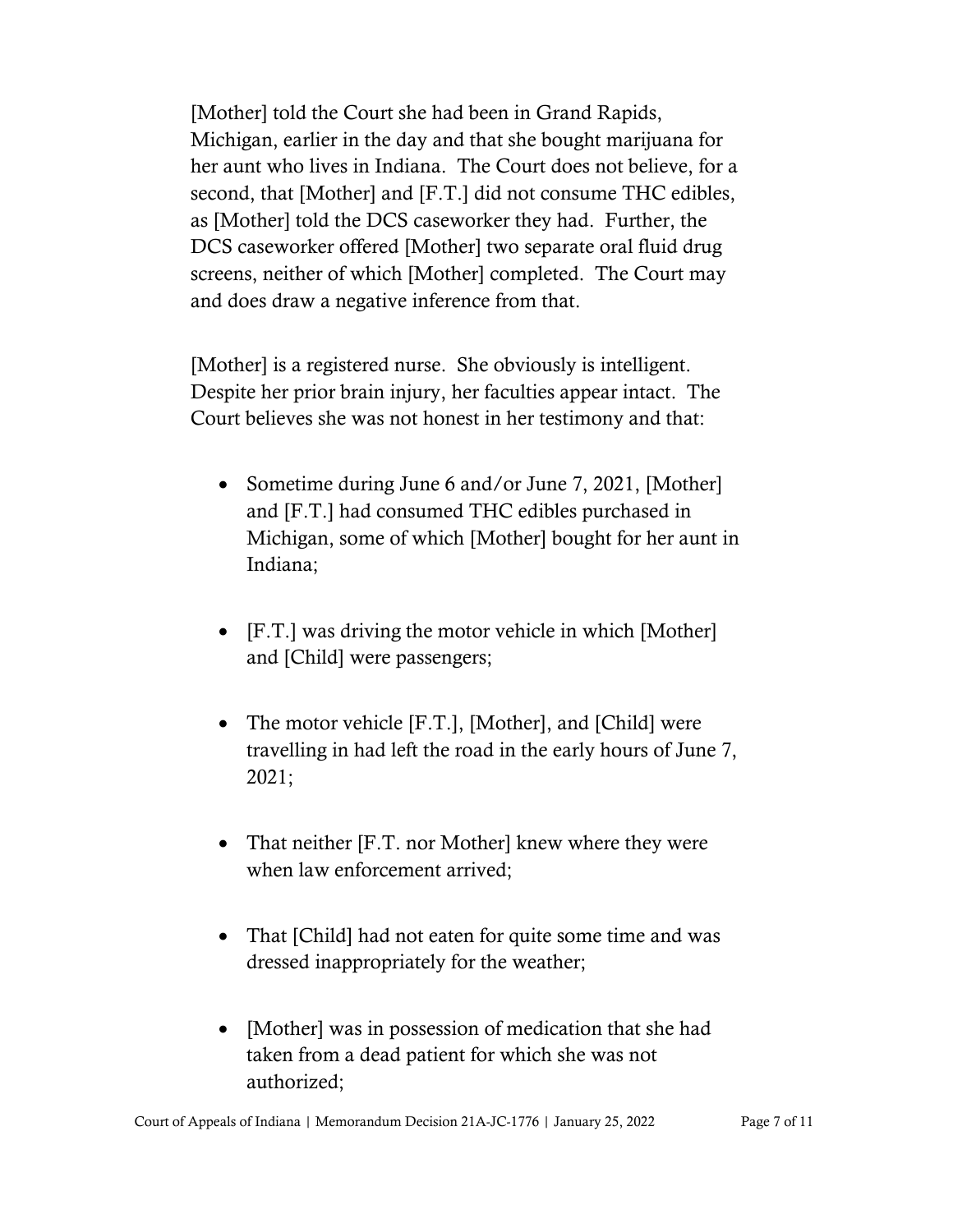- [Mother] was taking Adderall in a manner not prescribed; and
- [Mother] and [F.T.] were arrested and taken to the Wabash County Jail.

[Mother] attempts to minimize or explain the events of that day but her efforts fall short. By doing so, she clearly has no appreciation for the events that unfolded on June 6 and/or June 7, 2021 and how she placed [Child] in danger by her actions.

\* \* \* \* \*

The Court took judicial notice of two other DCS cases involving [Mother] and [Child], as stated on the record. However, they have little, if any, bearing on this Court's ruling.

(App. Vol. II at 31-2.) Mother argues the trial court's findings do not support its conclusion that she endangered Child.

[9] Mother likens the facts in this case to those in *Ad.M. v. Ind. Dept. of Child Svcs.*, 103 N.E.3d 709 (Ind. Ct. App. 2018), in which we held a mother's marijuana use and a single domestic violence incident between mother and father was not sufficient to adjudicate the child a CHINS because, by the time of the factfinding hearing: (1) mother had remedied the reasons for DCS's initial involvement, and (2) DCS did not present evidence that the mother's marijuana use endangered her children. *Id*. at 715. In that case, DCS was contacted because mother and father were involved in a domestic violence incident during which children were present. *Id*. at 711. When they arrived at mother's home,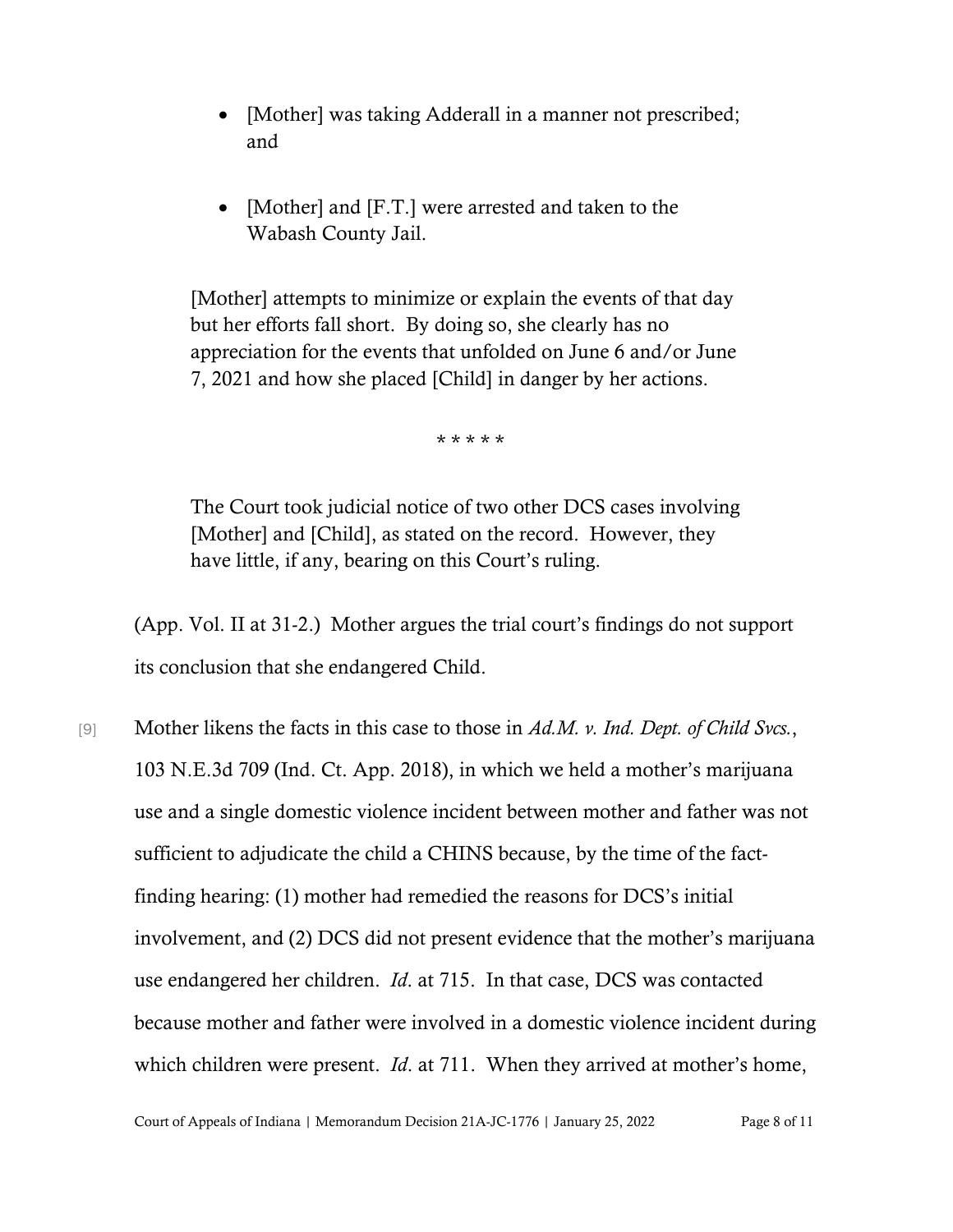they also observed several marijuana plants and noted the home was "not suitable for children." *Id*. In the approximately two months between the time DCS filed its CHINS petition and the trial court's fact-finding hearing, mother remedied the issues that made her home unsuitable for children and filed a protective order against father. However, the mother consistently tested positive for marijuana use, and the trial court adjudicated children CHINS based on mother's use of marijuana. *Id*. at 712.

[10] The mother appealed, arguing that DCS did not present evidence that her marijuana use endangered the children. *Id*. at 713. We agreed and held:

> We must conclude that evidence of one parent's use of marijuana and evidence that marijuana has been found in the family home, without more, does not demonstrate that a child has been seriously endangered for purposes of Indiana Code Section 31- 34-1-1. Indeed, DCS did not present any evidence that either Mother's drug use or the presence of marijuana in the home have seriously endangered the Children. Rather, when asked to describe how Mother's marijuana use has impacted the Children, Taylor testified that she "really can't see the way that it has impacted them." Further, DCS did not present any evidence that Mother used drugs while the Children were present in the home or while she had care of the Children.

*Id*. at 713-4 (citation to the record omitted). The facts before us are not like *Ad.M*.

[11] Here, DCS presented evidence that Mother's drug use endangered Child because, during the incident that prompted DCS intervention, Mother and Child were in a car that had left the roadway and was in a grassy area next to

Court of Appeals of Indiana | Memorandum Decision 21A-JC-1776 | January 25, 2022 Page 9 of 11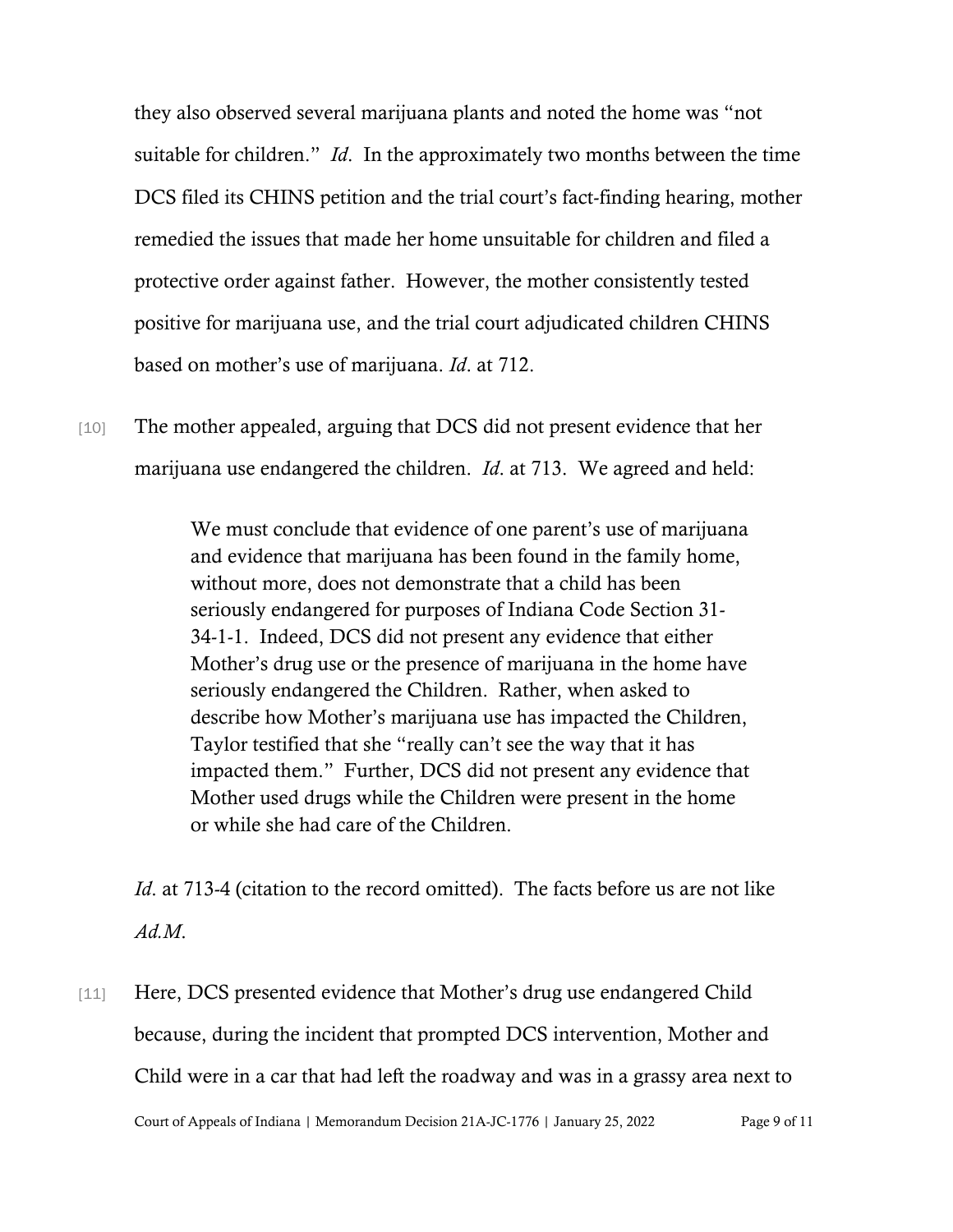the road, but yet Mother did not know where she was, did not know why law enforcement was present, and did not know when Child had last eaten. Additionally, Child was inappropriately dressed for the weather. At the factfinding hearing, Mother attempted to excuse her behavior on the night of the incident, [3](#page-9-0) and she did not indicate she was working toward addressing any substance abuse issues. Unlike in *Ad.M.*, DCS presented evidence that Mother's use of marijuana endangered Child on at least one occasion, and thus *Ad.M*. does not control.

[12] The trial court's unchallenged findings of fact indicate that law enforcement responded to a call that Mother, F.T., and Child were in a vehicle parked on the side of the road. Upon investigation, law enforcement and DCS observed Mother and F. T. were under the influence of an intoxicating substance, believed to be THC edibles. Child was dressed in a pair of jeans. Mother did not know where she was, when Child had eaten last, or why law enforcement was at the scene. Based thereon, we conclude the trial court's findings support its conclusion that Child is a CHINS based on Mother's endangerment of Child. *In re Ju.L*., 952 N.E.2d 771, 783 (Ind. Ct. App. 2011) (mother's actions

<span id="page-9-0"></span><sup>&</sup>lt;sup>3</sup> Mother argues she did not consume THC edibles, but instead CBD gummies. She testified a brain injury she sustained as a teenager causes her "to act, speak and walk like she maybe [sic] impaired[.]" (Mother's Br. at 16.) She also contends Child was not inappropriately dressed for the weather, as "[i]t would not be surprising to find Child without shoes or shirt, in a car, on a summer night." (*Id*. at 15.) Mother's arguments are invitations for us to reweigh the evidence, which we cannot do. *See In re Des. B*., 2 N.E.3d at 836 (appellate court does not reweigh evidence or judge the credibility of witnesses).